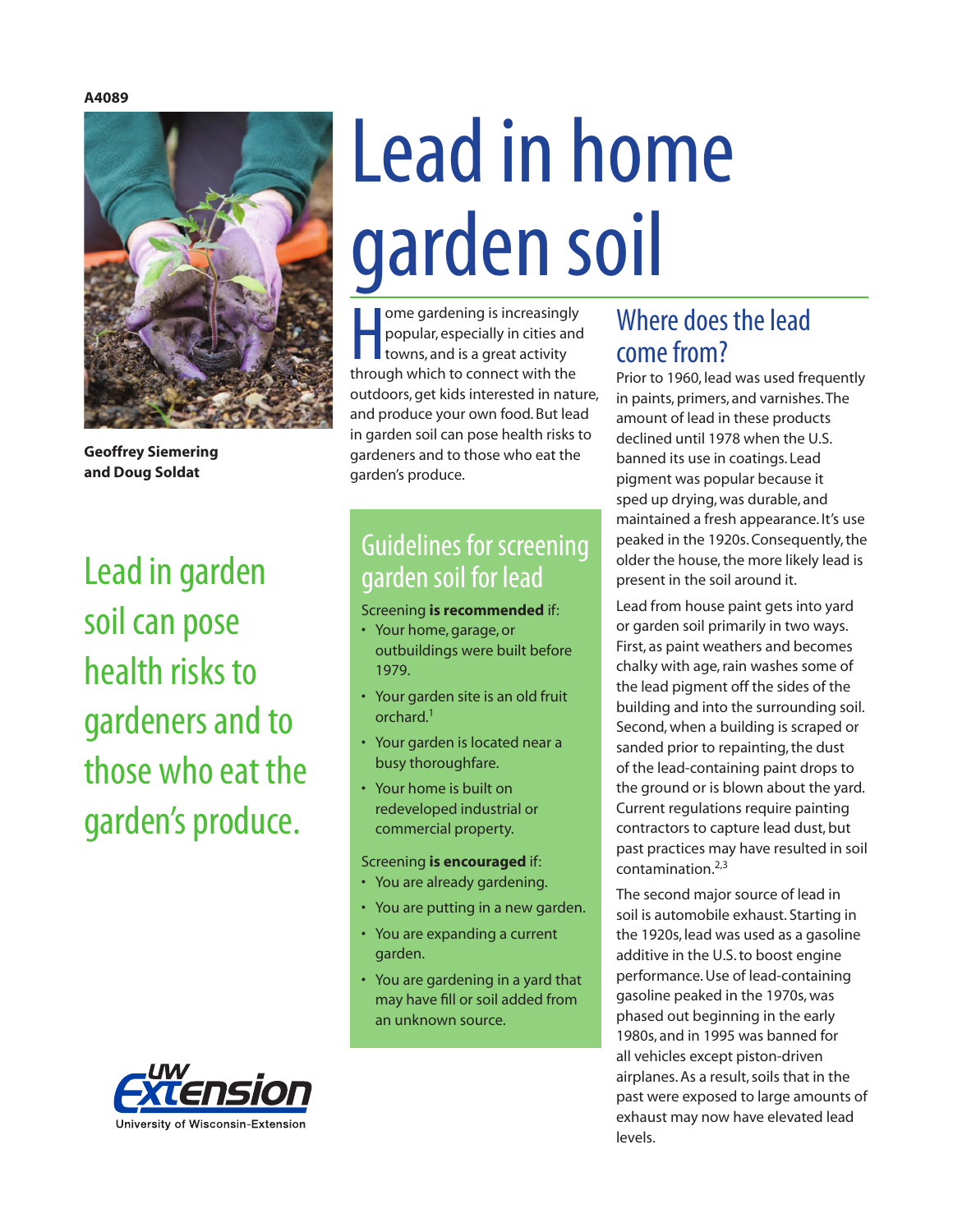Lead may also have been introduced into the soil from demolished buildings, soldered galvanized metal roofing or gutters, old burn pits, or insecticides used in fruit orchards before 1960.

## Why is lead in garden soil a problem?

Once lead contaminates soil, that soil tends to remain contaminated. Years later, people exposed to the contaminated soil can experience increased lead in the bloodstream and this can cause health problems, especially in children. A surprising amount of soil is accidentally eaten or inhaled by people playing on bare soil, working in a dusty garden, eating or smoking with hands dirty from garden work, tracking dirt into the house, or eating garden produce that has not been thoroughly washed.

## Plant uptake of soil lead

The most common way that lead travels from garden soil to the human bloodstream is through direct ingestion of soil. Breathing garden dust is another way, but far less common. Although considerably less hazardous even than dust inhalation, eating produce grown in lead-contaminated soil may not be completely hazard-free.<sup>4,5</sup>

Lead uptake by garden plants depends on many factors, including soil lead concentration, soil organic matter content, phosphorus levels, and pH. The amount of lead taken up by plants is small, but minimizing all sources of lead exposure is important. Fortunately, the techniques you use to improve your garden (such as adding compost, using fertilizer containing phosphate, maintaining correct soil pH) also help to lower the amount of lead being taken up by plants. Roots tend to take up and retain the most lead, leaves less, and fruits still less.

While it is most important to thoroughly wash all garden produce to reduce your exposure to lead, growing the right plants can also help decrease your exposure. In general, tall leafy plants (e.g., mustard, cabbage, Swiss chard, collard greens) and fruiting plants (e.g., tomatoes, eggplant, cucumber and zucchini) pose less risk than other plants grown in lead-contaminated soil. Root crops (particularly carrots) are more likely to contain lead above recommended levels.1,2 The amount of lead ingested from eating root vegetables can be greatly decreased by peeling and washing them to remove all garden dirt.



Phytoremediation—the technique of using plants to remove contaminants from soil—is not a good option for home gardeners because plants normally won't take up enough lead to lower the amount of lead found in garden soil. Lead phytoremediation works only under certain soil conditions, often requires special chemicals, and requires a license for disposal of the harvested plant material.

## How to minimize the amount of lead in garden soil

Placing your garden at least 20 feet away from painted structures and busy streets is the best way to make sure that the amount of lead in your garden soil is likely the lowest possible at your location. It is often tempting to put a garden next to a house or garage, but these are usually the yard areas with the highest soil lead concentrations.

It is also prudent to avoid establishing your garden in an area where painted and demolished structures (such as garages or backyard housing units) were previously located. If you are a new homeowner, your city permit department or older neighbors may be able to tell you if there were previously structures in your backyard, or you may find this information in old aerial photographs available in a local library, in city archives, or online. Lead will not easily spread through soil from the place where it was first deposited, so avoiding previous building sites is the safest course.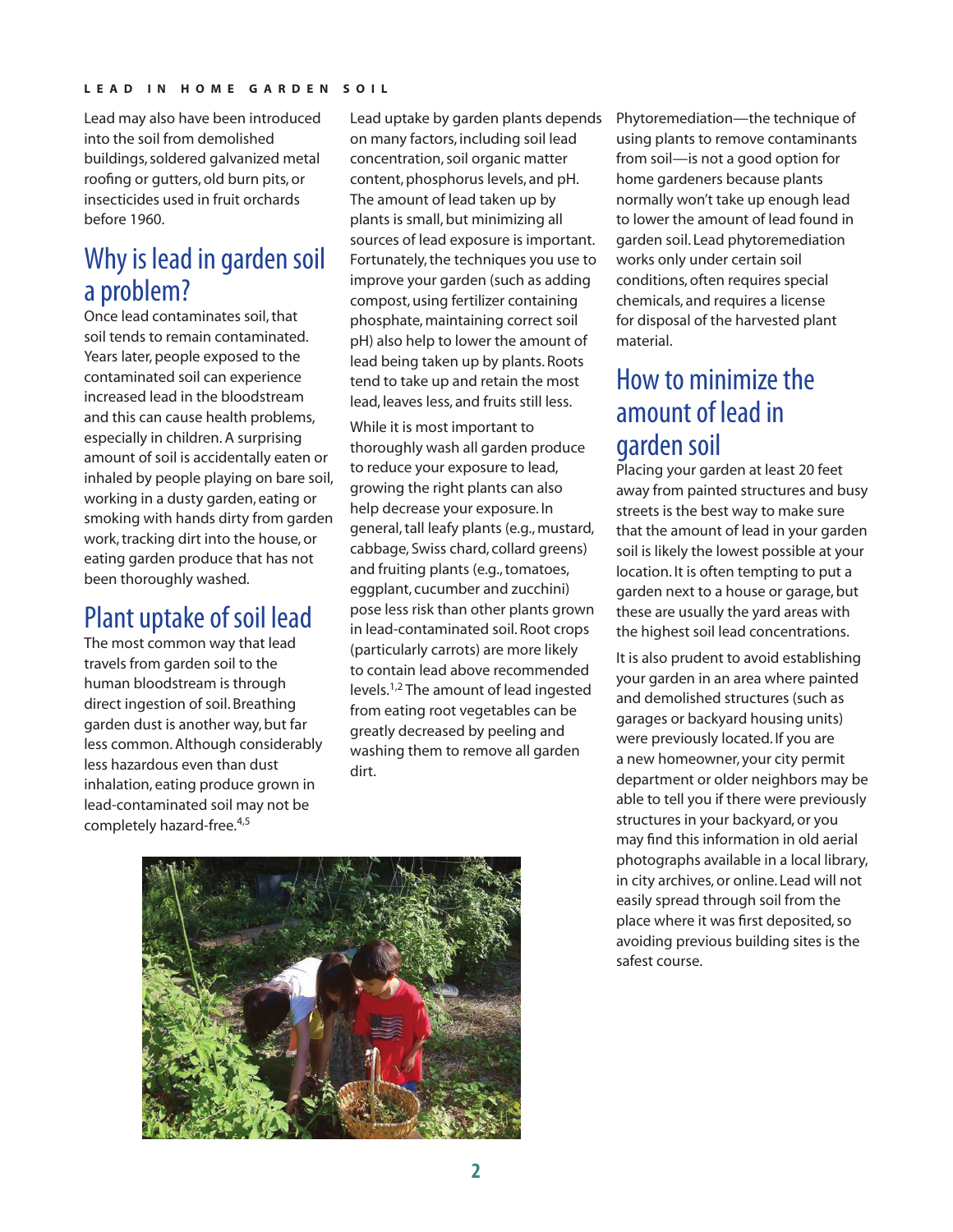

### When screening for lead, how many samples do I need?

In established gardens, use a clean trowel or shovel to collect one cup of soil from the upper 5 to 7 inches of soil at each of 3 or 4 random spots. Thoroughly mix these samples together in a clean plastic container to create a single sample. Make sure your sample contains only soil and not any overlying mulch (you want to test the soil, not the mulch). Put one cup of your sample into a plastic bag for analysis. Label the bag with your name and contact information, then send the sample to a soil analytical lab. This type of mixed (or composite) sample is appropriate for existing gardens only.

To find the best spot to establish a new garden you will need to collect a number of samples to be sure to avoid areas of greatest lead contamination. For more detailed sampling information, see UW-Extension publication, *Sampling Lawn and Garden Soils for Analysis* (A2166).

## Where can I get my samples analyzed?

The University of Wisconsin and the Milwaukee Health Department can perform lead and soil nutrient analyses. County extension offices can provide contact information for private soil testing laboratories. (Outside of Wisconsin, contact your state extension office for a list of soil testing labs.)

• Milwaukee Health Department Laboratory

#### **milwa[ukee.gov/healthlab](http://city.milwaukee.gov/healthlab#.VOYZqSk-5ig)** 414-286-3526

Samples sent to the Milwaukee Health Department will be analyzed for soil nutrients and lead using the Mehlich 3 method.

• The University of Wisconsin Soil and Forage Analysis lab

#### **[uwlab.soils.wisc.edu](http://uwlab.soils.wisc.edu)**

715-387-2523 Samples sent to the UW lab will be analyzed for soil nutrients. Lead analysis is available at additional cost.

## What do the results mean and what resources are available?

Lead occurs naturally in all soils and in Wisconsin is not considered a gardening hazard at levels of 52 milligrams of lead (or less) per kilogram of soil (52 parts per million or less). Based on "blood lead level of concern" guidelines from the U.S. Centers for Disease Control and Prevention, exposure to any soil containing 200 parts per million of lead is potentially hazardous.<sup>6,7</sup> The U.S. Environmental Protection Agency recommends that soil with more than 1200 parts per million of lead not be used for gardening at all.<sup>8</sup>

The results of your soil analysis may indicate no need for corrective action, a need for minor modifications, or a need for extensive modifications to lower risk. More detailed information about what your soil lead levels indicate, and what actions you might take to reduce risk can be found in the UW-Extension publication, *Reducing Exposure to Lead in Your Garden Soil*  (A4088).

University or county extension staff, as well as public health department staff, can help you interpret the results of your soil analysis and plan any future steps.